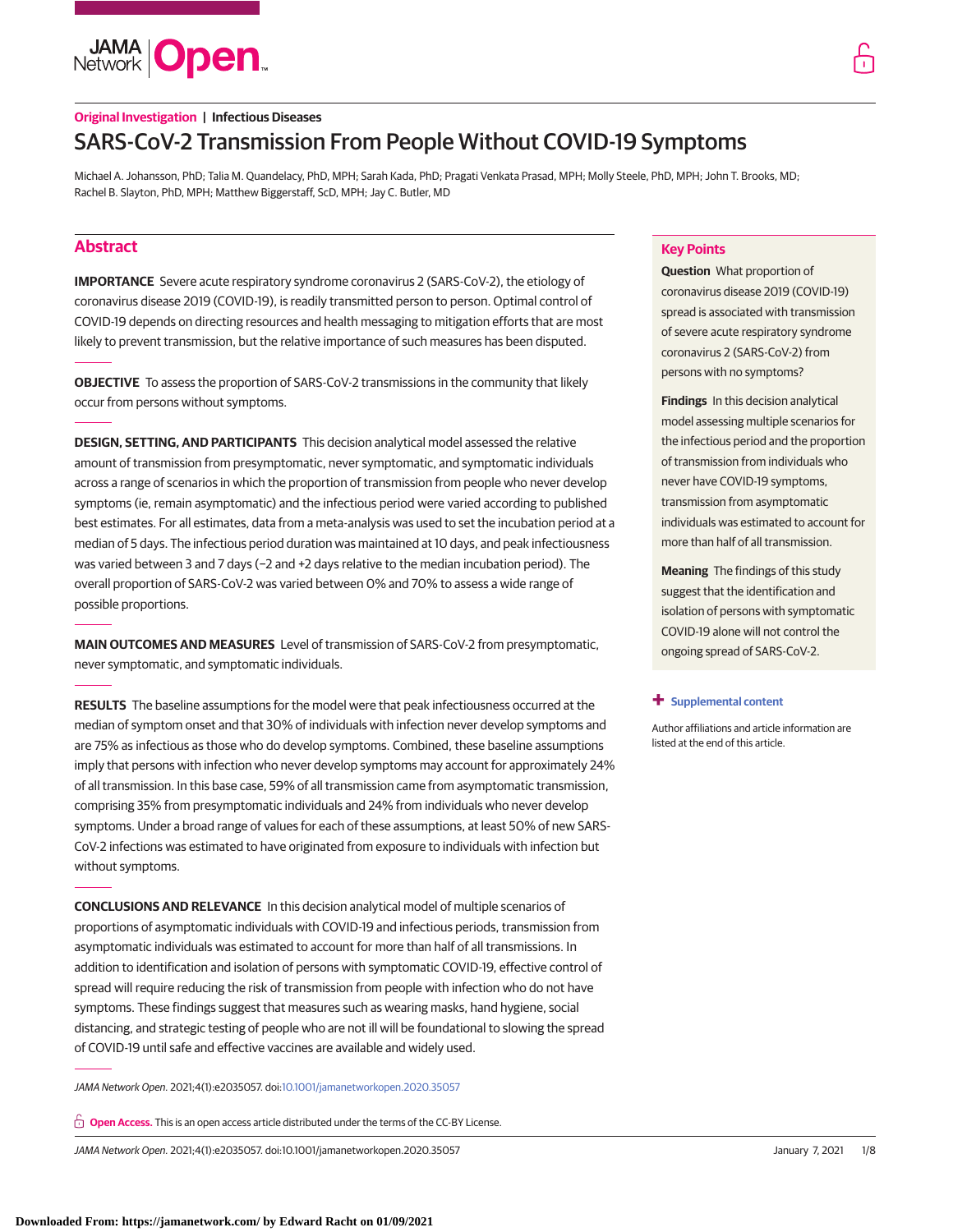# **Introduction**

As severe acute respiratory syndrome coronavirus 2 (SARS-CoV-2), the novel coronavirus that causes coronavirus disease 2019 (COVID-19), began to spread globally, it became apparent that the virus, unlike the closely related SARS-CoV in the 2003 outbreak, could not be contained by symptombased screening alone. Asymptomatic and clinically mild infections were uncommon during the 2003 SARS-CoV outbreak, and there were no reported instances of transmission from persons before the onset of symptoms.<sup>1</sup> SARS-CoV-2 spread faster than SARS-CoV, and accumulating evidence showed that SARS-CoV-2, unlike SARS-CoV, is transmitted from persons without symptoms. However, measures to reduce transmission from individuals who do not have COVID-19 symptoms have become controversial and politicized and have likely had negative effects on the economy and many societal activities. Optimal control of COVID-19 depends on directing resources and health messaging to mitigation efforts that are most likely to prevent transmission. The relative importance of mitigation measures that prevent transmission from persons without symptoms has been disputed. Determining the proportion of SARS-CoV-2 transmission that occurs from persons without symptoms is foundational to prioritizing control practices and policies.

Transmission by persons who are infected but do not have any symptoms can arise from 2 different infection states: presymptomatic individuals (who are infectious before developing symptoms) and individuals who never experience symptoms (asymptomatic infections, which we will refer to as never symptomatic). Early modeling studies of COVID-19 case data found that the generation interval of SARS-CoV-2 was shorter than the serial interval, indicating that the average time between 1 person being infected and that person infecting someone else was shorter than the average time between 1 person developing symptoms and the person they infected developing symptoms. $2-5$  This finding meant that the epidemic was growing faster than would be expected if transmission were limited to the period of illness during which individuals were symptomatic. By the time a second generation of individuals was developing symptoms, a third generation was already being infected. Epidemiological data from early in the pandemic also suggested the possibility of presymptomatic transmission, <sup>6,7</sup> and laboratory studies confirmed that levels of viral RNA in respiratory secretions were already high at the time of symptom onset.<sup>8-10</sup>

Asymptomatic SARS-CoV-2 transmission also occurs because of individuals with infection who are never symptomatic (or who experience very mild or almost unrecognizable symptoms). The proportion of individuals with infection who never have apparent symptoms is difficult to quantify because it requires intensive prospective clinical sampling and symptom screening from a representative sample of individuals with and without infection. Nonetheless, evidence from household contact studies indicates that asymptomatic or very mild symptomatic infections occur,11-14 and laboratory and epidemiological evidence suggests that individuals who never develop symptoms may be as likely as individuals with symptoms to transmit SARS-CoV-2 to others. 9,15,16

# **Methods**

The Centers for Disease Control and Prevention determined that this decision analytical study, which involved no enrollment of human subjects, did not require institutional review board approval. We used a simple model to assess the proportion of transmission from presymptomatic (ie, infectious before symptom onset), never symptomatic, and symptomatic individuals across a range of scenarios in which we varied the timing of the infectious period to assess different contributions of presymptomatic transmission and the proportion of transmission from individuals who never develop symptoms (ie, remain asymptomatic).

For all estimates we used data from a meta-analysis of 8 studies from China to set the incubation period at a median of 5 days with 95% of symptomatic individuals developing symptoms

 $\bigcap$  JAMA Network Open. 2021;4(1):e2035057. doi:10.1001/jamanetworkopen.2020.35057 (Superinted) January 7, 2021 2/8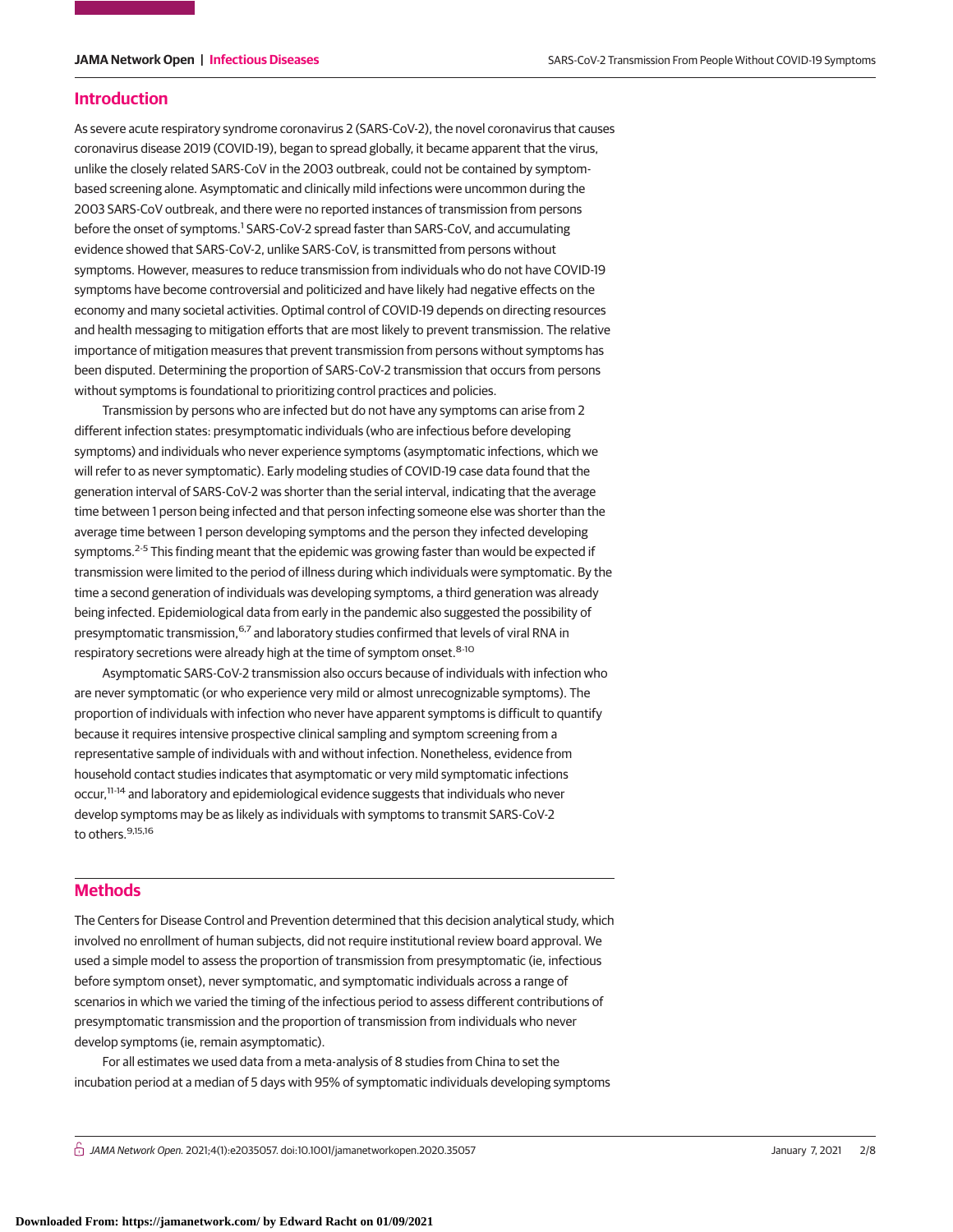by day 12.<sup>17</sup> Therefore the daily (t) probability of symptom onset ( $p_{so}$ ) for individuals who develop symptoms was:

$$
p_{so}(t) = F_{Log-Normal}(t, logmean = 1.63, logsd = 0.5).
$$

To approximate a distribution of the infectious period, we made a baseline assumption that peak infectiousness occurs on average at the same time as the median incubation period, such that infectiousness begins prior to symptom onset (**Table**).9,12,14-16,18,20 We then assumed that infectiousness (I) over time can be approximated by a γ density function and that the average person is infectious for as long as approximately 10 days (ie, 98% of transmission happens within a 10-day period)<sup>11</sup>:

$$
I(t) = fy(t, mode = 5, interval = 10).
$$

For all estimates, we maintained the infectious period duration as 10 days, but varied the mode between 3 and 7 days (−2 and +2 days relative to the median incubation period).

Uncertainty also remains about the proportion of individuals with infection who are never symptomatic ( $p_{ns}$ ) and the relative contribution of these infections to transmission ( $r_{ns}$ ). Estimates of  $p_{ns}$  range from single digits to more than 50%, many with potential biases related to the study population (eg, age, prevalence of comorbidities) and the extent of long-term follow-up<sup>12-14,19,20</sup> (Table). We made a baseline assumption that 30% of individuals with infection are never symptomatic and then assessed higher or lower assumptions. We also made a baseline assumption that individuals with asymptomatic infections are on average 75% as infectious as those with symptomatic infections.<sup>9,15,16</sup> Combined, these baseline assumptions imply that persons with infection who never develop symptoms may account for approximately 24% of all transmission (T):

$$
T_{ns} = p_{ns} \times r_{ns} / (p_{ns} \times r_{ns} + [1 - p_{ns}]).
$$

We varied this overall proportion,  $T_{ns}$ , between 0% and 70% to assess a wide range of possible proportions. The daily proportion of transmission from individuals after symptom onset  $(\mathcal{T}_{s})$  was therefore:

$$
T_s(t) = (1 - T_{ns}) \times p_{so}(t) \times l(t),
$$

| Table. Key Assumptions and Evidence Informing Those Assumptions           |                                               |                               |
|---------------------------------------------------------------------------|-----------------------------------------------|-------------------------------|
| Source                                                                    | <b>Fvidence hase</b>                          | <b>Estimate or assumption</b> |
| Assumptions for presymptomatic transmission                               |                                               |                               |
| Peak infectiousness relative to onset, d                                  |                                               |                               |
| Casey et al, 2020 <sup>18</sup>                                           | Range, 17 studies                             | $-3$ to 1.2 d                 |
| Assumed baseline                                                          | <b>NA</b>                                     | 0 <sub>d</sub>                |
| Assumed range                                                             | <b>NA</b>                                     | $-2$ to 2 d                   |
| Assumptions for never symptomatic transmission                            |                                               |                               |
| Proportion never symptomatic                                              |                                               |                               |
| Oran et al, 2020 <sup>12</sup>                                            | Inferred range, 16 studies                    | 30% to 45%                    |
| Buitrago-Garcia et al, 2020 <sup>14</sup>                                 | Meta-estimate, 7 studies                      | 26% to 37%                    |
| Davies et al, 2020 <sup>20</sup>                                          | Age-dependent estimate, 6 studies             | 20% to 70%                    |
| Assumed baseline                                                          | <b>NA</b>                                     | 30%                           |
| Relative infectiousness of individuals who never<br>have symptoms         |                                               |                               |
| Lee et al. $20209$                                                        | 303 patients, assessment of viral<br>shedding | Approximately 100%            |
| Chaw et al, 2020 <sup>15</sup>                                            | 1701 secondary contacts                       | 40% to 140%                   |
| Mc Evoy et al, $2020^{16}$                                                | Inferred range, 6 studies                     | 40% to 70%                    |
| Assumed baseline                                                          |                                               | 75%                           |
| Overall proportion of individuals who never<br>have symptoms transmission |                                               |                               |
| Assumed range                                                             | <b>NA</b>                                     | 0% to 70%                     |

Abbreviation: NA, not applicable.

 $\bigcap$  JAMA Network Open. 2021;4(1):e2035057. doi:10.1001/jamanetworkopen.2020.35057 (Superinted) January 7, 2021 3/8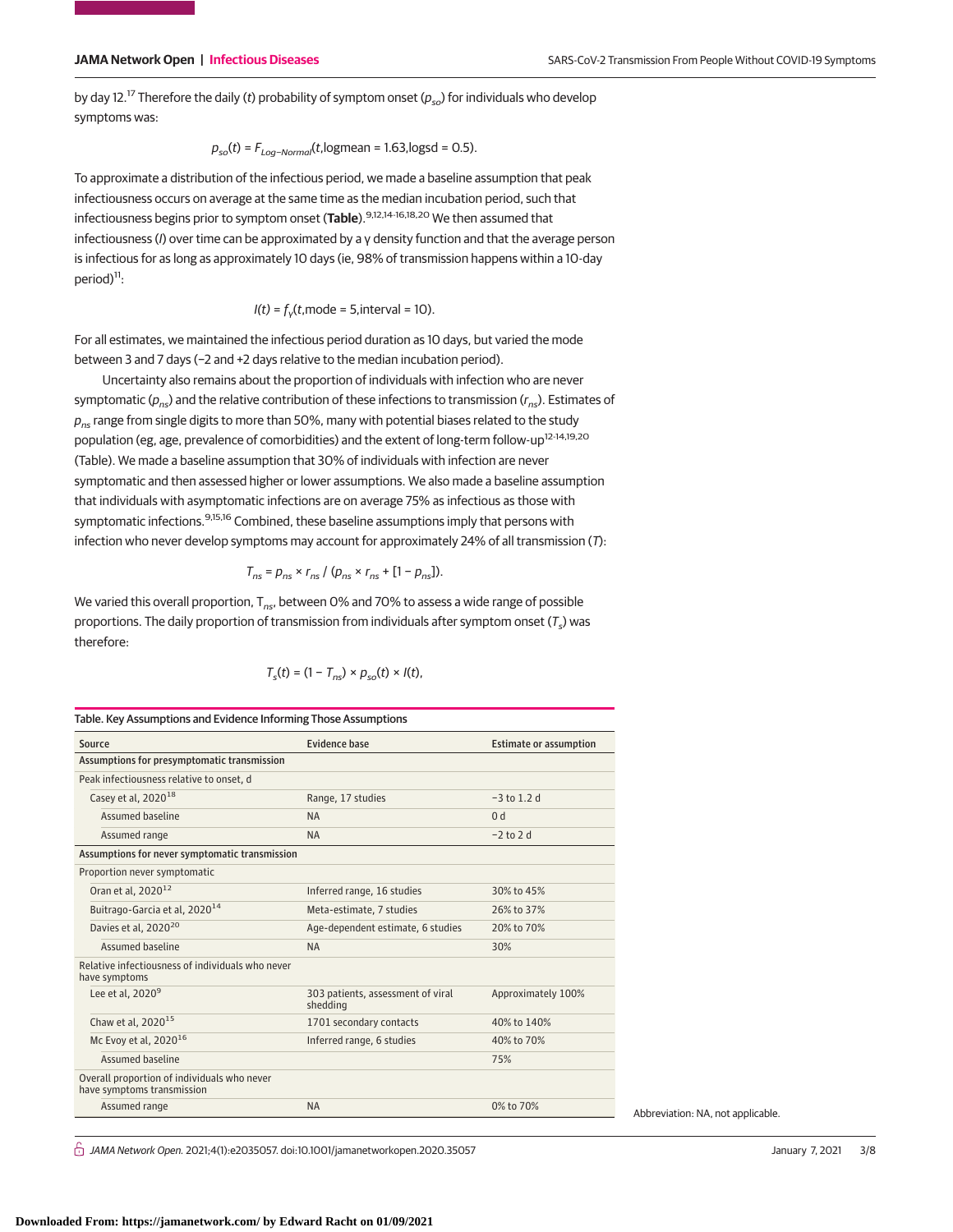and the daily proportion of transmission from presymptomatic ( $T_{pS}$ ) individuals, ie, those who develop symptoms but become infectious prior to symptom onset, is:

$$
T_{ps}(t) = 1 - T_s(t) - T_{ns}
$$
.

We modified baseline assumptions to consider the relative importance of different levels of never symptomatic and presymptomatic transmission. Code is available in the eAppendix in the [Supplement.](https://jama.jamanetwork.com/article.aspx?doi=10.1001/jamanetworkopen.2020.35057&utm_campaign=articlePDF%26utm_medium=articlePDFlink%26utm_source=articlePDF%26utm_content=jamanetworkopen.2020.35057)

# **Statistical Analysis**

All analyses were conducted in R version 4.0.1 (R Project for Statistical Computing). No statistical testing was conducted, so no prespecified level of significance was set.

# Figure 1. The Contribution of Asymptomatic Transmission Under Different Infection Profiles



The top curve in each panel represents the average relative hourly infectiousness, such that while the lower curves change under different assumptions, the total hourly infectiousness equals 1 in all cases. Within each curve, the colored area indicates the proportion of transmission from each class of individuals. The portion attributed to individuals with symptoms (light blue) can also be interpreted as the maximum proportion of transmission that can be controlled by immediate isolation of all

symptomatic cases. Panels A, B, and C show different levels of presymptomatic transmission. We calibrated infectiousness to peak at day 4 (A), 5 (B; median incubation period), or 6 (C) days. Panels D, E, and F show different proportions of transmission from individuals who are never symptomatic: 8% (C; eg, 10% never symptomatic and 75% relative infectivity), 24% (D; baseline, 30% never symptomatic and 75% relative infectivity), and 30% (E; eg, 30% never symptomatic and 100% relative infectivity).

 $\bigcap$  JAMA Network Open. 2021;4(1):e2035057. doi:10.1001/jamanetworkopen.2020.35057 (Superinted) January 7, 2021 4/8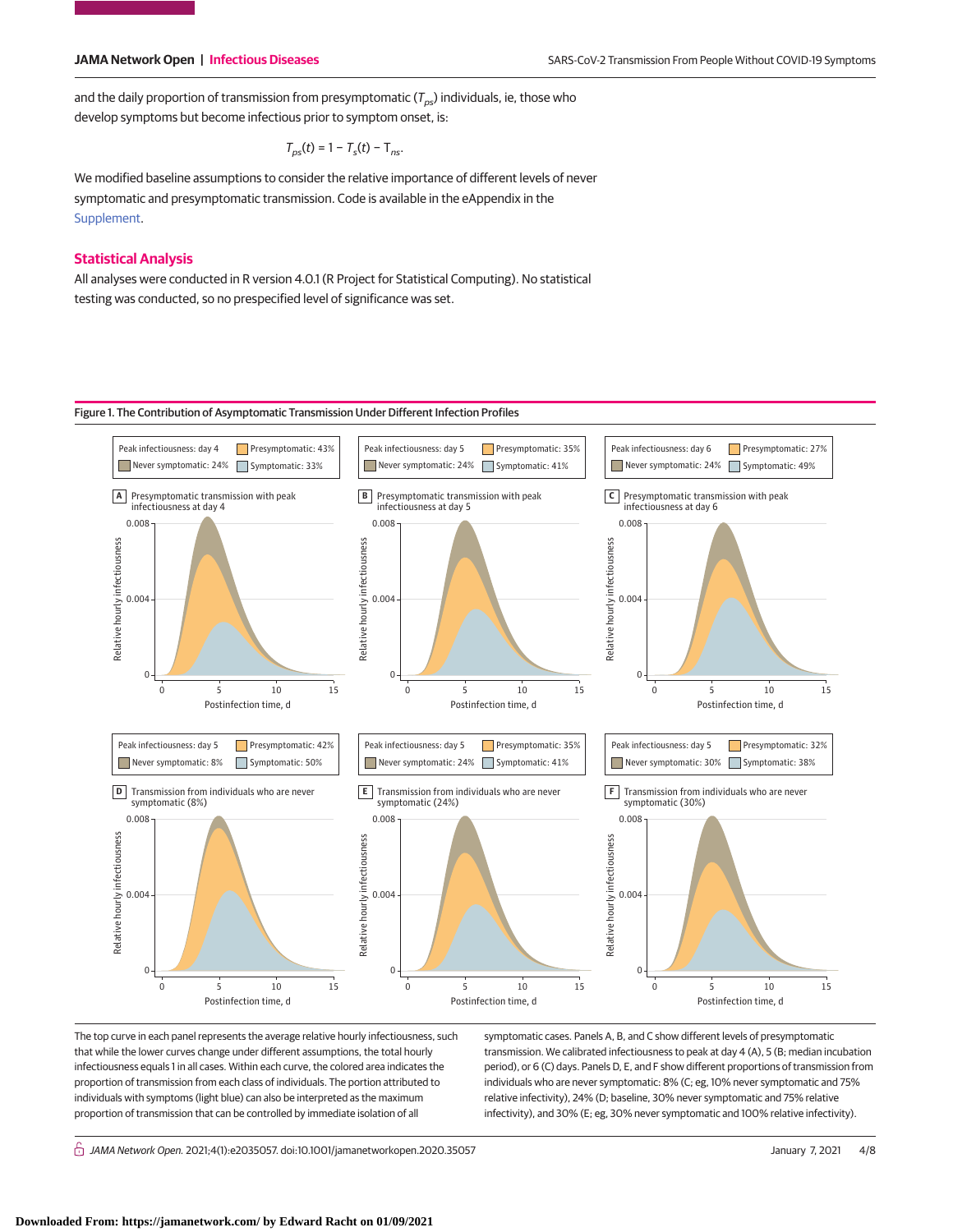# **Results**

Under baseline assumptions, approximately 59% of all transmission came from asymptomatic transmission: 35% from presymptomatic individuals and 24% from individuals who are never symptomatic (**Figure 1**). Because each component is uncertain, we assessed different timings of peak infectiousness relative to illness onset and different proportions of transmission from individuals who never have symptoms. Maintaining the 24% of transmission from individuals who never have symptoms, but shifting peak infectiousness 1 day earlier (to day 4) increased presymptomatic transmission to 43% and all asymptomatic transmission to 67% (Figure 1A). A later peak (ie, day 6) decreased presymptomatic to 27% and all asymptomatic transmission to 51% (Figure 1C).

Holding the day of peak infectiousness constant at day 5 and decreasing the proportion of transmission from individuals who are never symptomatic to 10% with a relative infectiousness of 75% (baseline assumption), the proportion of all transmission from those who are never symptomatic decreased to 8%, presymptomatic transmission increased to 42%, and combined asymptomatic transmission was 50% of all transmission (Figure 1D). In contrast, if the proportion of those who ever develop symptoms was 30% and their relative infectiousness increased to 100%, they contributed 30% of all transmission, presymptomatic transmission was 32%, and combined asymptomatic transmission was 62% of all transmission (Figure 1F).

Uncertainty remains regarding the magnitude of both presymptomatic and never symptomatic transmission. Therefore, we analyzed a wider range of each of these components, with peak infectiousness varying between 2 days before (more presymptomatic transmission) to 2 days after (less presymptomatic transmission) median symptom onset and with never symptomatic transmission ranging from 0% to 70% (**Figure 2**). Under this broader range of scenarios, most combined assumptions of peak infectiousness timing and transmission from individuals who never have symptoms indicated that at least 50% of new SARS-CoV-2 infections likely originated from individuals without symptoms at the time of transmission. If more than 30% of transmission was from individuals who never have symptoms, total asymptomatic transmission was higher than 50% with any value of peak infectiousness, up to 2 days after the median time of symptom onset. If peak infectiousness was at any point approximately 6 hours before median symptom onset time, more than 50% of transmission was from individuals without symptoms, regardless of the proportion from those who never have symptoms. Even a very conservative assumption of peak infectiousness 2 days

Figure 2. Combined Transmission From Individuals Who Are Presymptomatic and Those Who Never Have Symptoms



Colors indicate the proportion of transmission due to all individuals without symptoms at the time of transmission, including presymptomatic transmission (x-axis, the timing of peak infectiousness relative to symptom onset) and transmission from individuals who are never symptomatic (y-axis). For example, peak infectiousness at the same time as median symptom onset (0 days difference) with 10% of transmission from individuals who never have symptoms would mean that approximately 51% of transmission is from asymptomatic individuals.

 $\stackrel{\frown}{\cap}$  JAMA Network Open. 2021;4(1):e2035057. doi:10.1001/jamanetworkopen.2020.35057 (Reprinted) January 7, 2021 5/8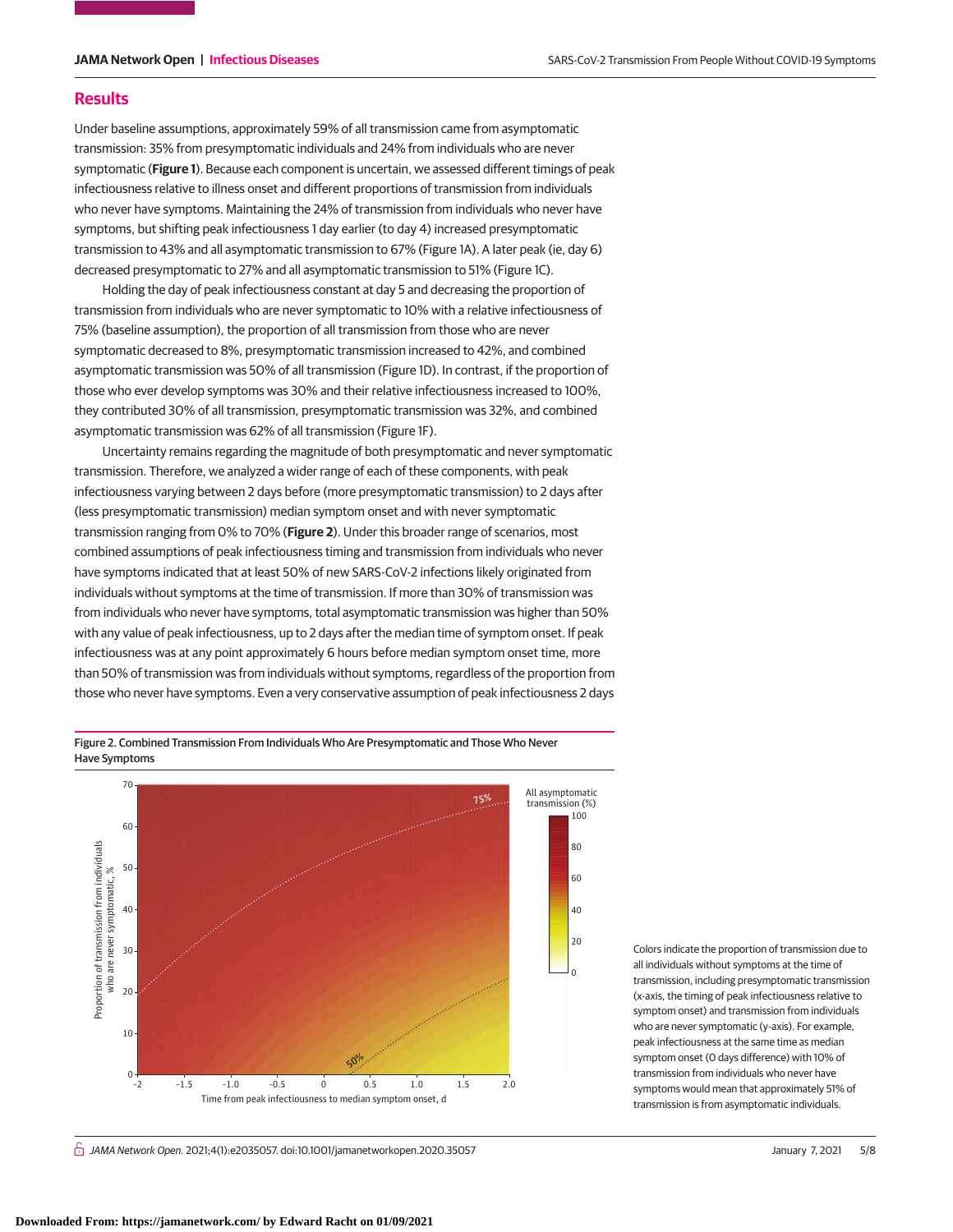post–median onset and 0% never symptomatic transmission still resulted in more than 25% of transmission from asymptomatic individuals.

# **Discussion**

The findings presented here complement an earlier assessment<sup>21</sup> and reinforce the importance of asymptomatic transmission: across a range of plausible scenarios, at least 50% of transmission was estimated to have occurred from persons without symptoms. This overall proportion of transmission from presymptomatic and never symptomatic individuals is key to identifying mitigation measures that may be able to control SARS-CoV-2. For example, if the reproduction number  $(R)$  in a given setting is 2.0, then at least a 50% reduction in transmission is needed to drive the reproductive number below 1.0. Given that in some settings R is likely much greater than 2 and more than half of transmissions may come from individuals who are asymptomatic at the time of transmission, effective control must mitigate transmission risk from people without symptoms.

### **Limitations**

This study has limitations. First, we used a simplistic model to represent a complex phenomenon, ie, the average infectiousness of SARS-CoV-2 infections over time. We used this model deliberately to test assumptions about the timing of peak infectiousness and transmission among asymptomatic individuals so that we could vary only these 2 critical parameters and assess their relative effects. Therefore, these results lack quantitative precision, but they demonstrate the qualitative roles of these 2 components and show that across broad ranges of possible assumptions, the finding that asymptomatic transmission is a critical component of SARS-CoV-2 transmission dynamics remains constant.

As discussed here, the exact proportions of presymptomatic and never symptomatic transmission are not known. This also applies to the incubation period estimates, which are based on individual exposure and onset windows that are difficult to observe with precision and therefore include substantial uncertainty even when leveraging estimates across multiple studies. Moreover, they likely vary substantially in different populations. For example, older individuals are more likely than younger persons to experience symptoms,<sup>20</sup> so in populations of older individuals, never asymptomatic transmission may be less important. However, specific age groups are rarely exclusively isolated from other age groups, so asymptomatic transmission risk is still important in those groups and even more so in younger age groups, in which transmission may be even more dominated by asymptomatic transmission.<sup>20</sup>

Real-world transmission dynamics are also not entirely dependent on the individual-level dynamics of infectiousness over time. Now that COVID-19 is widely recognized, individuals with COVID-19 symptoms are more likely to isolate themselves and further reduce the proportion of transmission from symptomatic individuals, shifting a greater proportion of transmission to those who do not have symptoms. In this sense, the estimates here represent the lower end of the proportion of asymptomatic transmission in the presence of interventions to reduce symptomatic transmission.

# **Conclusions**

Under a range of assumptions of presymptomatic transmission and transmission from individuals with infection who never develop symptoms, the model presented here estimated that more than half of transmission comes from asymptomatic individuals. In the absence of effective and widespread use of therapeutics or vaccines that can shorten or eliminate infectivity, successful control of SARS-CoV-2 cannot rely solely on identifying and isolating symptomatic cases; even if implemented effectively, this strategy would be insufficient. These findings suggest that effective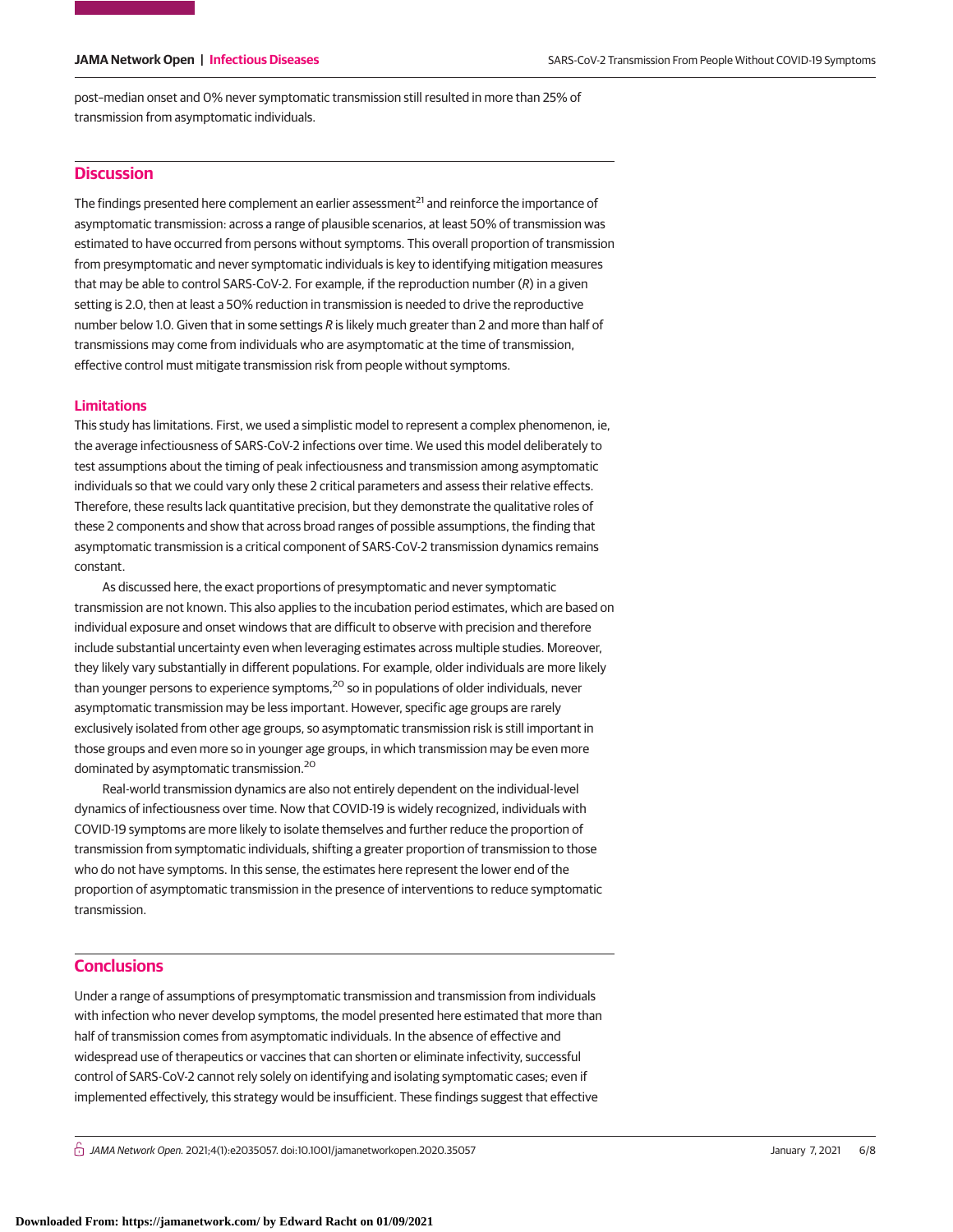control also requires reducing the risk of transmission from people with infection who do not have symptoms. Measures such as mask wearing and social distancing empower individuals to protect themselves and, if infected, to reduce risk to their communities.<sup>21</sup> These measures can also be supplemented by strategic testing of people who are not ill, such as those who have exposures to known cases (eg, contact tracing) or are at high risk of exposing others (eg, congregate facility staff, those with frequent contact with the public). Multiple measures that effectively address transmission risk in the absence of symptoms are imperative to control SARS-CoV-2.

### **ARTICLE INFORMATION**

**Accepted for Publication:** December 7, 2020.

**Published:** January 7, 2021. doi[:10.1001/jamanetworkopen.2020.35057](https://jama.jamanetwork.com/article.aspx?doi=10.1001/jamanetworkopen.2020.35057&utm_campaign=articlePDF%26utm_medium=articlePDFlink%26utm_source=articlePDF%26utm_content=jamanetworkopen.2020.35057)

**Open Access:** This is an open access article distributed under the terms of the [CC-BY License.](https://jamanetwork.com/pages/cc-by-license-permissions/?utm_campaign=articlePDF%26utm_medium=articlePDFlink%26utm_source=articlePDF%26utm_content=jamanetworkopen.2020.35057) © 2021 Johansson MA et al.JAMA Network Open.

**Corresponding Author:** Jay C. Butler, MD, Office of the Deputy Director for Infectious Diseases, US Centers for Disease Control and Prevention, 1600 Clifton Rd, Mailstop H24-12, Atlanta, GA 30329 [\(jcb3@cdc.gov\)](mailto:jcb3@cdc.gov).

**Author Affiliations:** COVID-19 Response, US Centers for Disease Control and Prevention, Atlanta, Georgia (Johansson, Quandelacy, Kada, Prasad, Steele, Brooks, Slayton, Biggerstaff); Office of the Deputy Directory for Infectious Diseases, US Centers for Disease Control and Prevention, Atlanta, Georgia (Johansson, Slayton, Biggerstaff, Butler).

**Author Contributions:** Dr Johansson had full access to all of the data in the study and takes responsibility for the integrity of the data and the accuracy of the data analysis.

Concept and design: Johansson, Quandelacy, Kada, Brooks, Slayton, Butler.

Acquisition, analysis, or interpretation of data: All authors.

Drafting of the manuscript: Johansson, Quandelacy, Brooks, Biggerstaff, Butler.

Critical revision of the manuscript for important intellectual content: Johansson, Kada, Prasad, Steele, Brooks, Slayton, Biggerstaff, Butler.

Statistical analysis: Johansson, Quandelacy, Kada.

Administrative, technical, or material support: Prasad, Steele, Brooks, Biggerstaff, Butler.

Supervision: Johansson, Butler.

**Conflict of Interest Disclosures:** None reported.

**Funding/Support:** This work was performed as part of the US Centers for Disease Control and Prevention's coronavirus disease 2019 response and was supported solely by federal base and response funding.

**Role of the Funder/Sponsor:** The funder had no role in the design and conduct of the study; collection, management, analysis, and interpretation of the data; preparation, review, or approval of the manuscript; and decision to submit the manuscript for publication.

**Disclaimer:** The findings and conclusions in this report are those of the authors and do not necessarily represent the views of the Centers for Disease Control and Prevention.

### **REFERENCES**

**1**. Peiris JS, Yuen KY, Osterhaus AD, Stöhr K. The severe acute respiratory syndrome. N Engl J Med. 2003;349(25): 2431-2441. doi[:10.1056/NEJMra032498](https://dx.doi.org/10.1056/NEJMra032498)

**2**. Tindale LC, Stockdale JE, Coombe M, et al. Evidence for transmission of COVID-19 prior to symptom onset. Elife. 2020;9:e57149. doi[:10.7554/eLife.57149](https://dx.doi.org/10.7554/eLife.57149)

**3**. Nishiura H, Linton NM, Akhmetzhanov AR. Serial interval of novel coronavirus (COVID-19) infections. Int J Infect Dis. 2020;93:284-286. doi[:10.1016/j.ijid.2020.02.060](https://dx.doi.org/10.1016/j.ijid.2020.02.060)

**4**. Zhao S, Gao D, Zhuang Z, et al. Estimating the serial interval of the novel coronavirus disease (COVID-19): a statistical analysis using the public data in Hong Kong from January 16 to February 15, 2020. Front Phys. Published online September 17, 2020. doi[:10.3389/fphy.2020.00347](https://dx.doi.org/10.3389/fphy.2020.00347)

**5**. Du Z, Xu X, Wu Y, Wang L, Cowling BJ, Meyers LA. Serial interval of COVID-19 among publicly reported confirmed cases. Emerg Infect Dis. 2020;26(6):1341-1343. doi[:10.3201/eid2606.200357](https://dx.doi.org/10.3201/eid2606.200357)

 $\bigcap$  JAMA Network Open. 2021;4(1):e2035057. doi:10.1001/jamanetworkopen.2020.35057 (Superinted) January 7, 2021 7/8